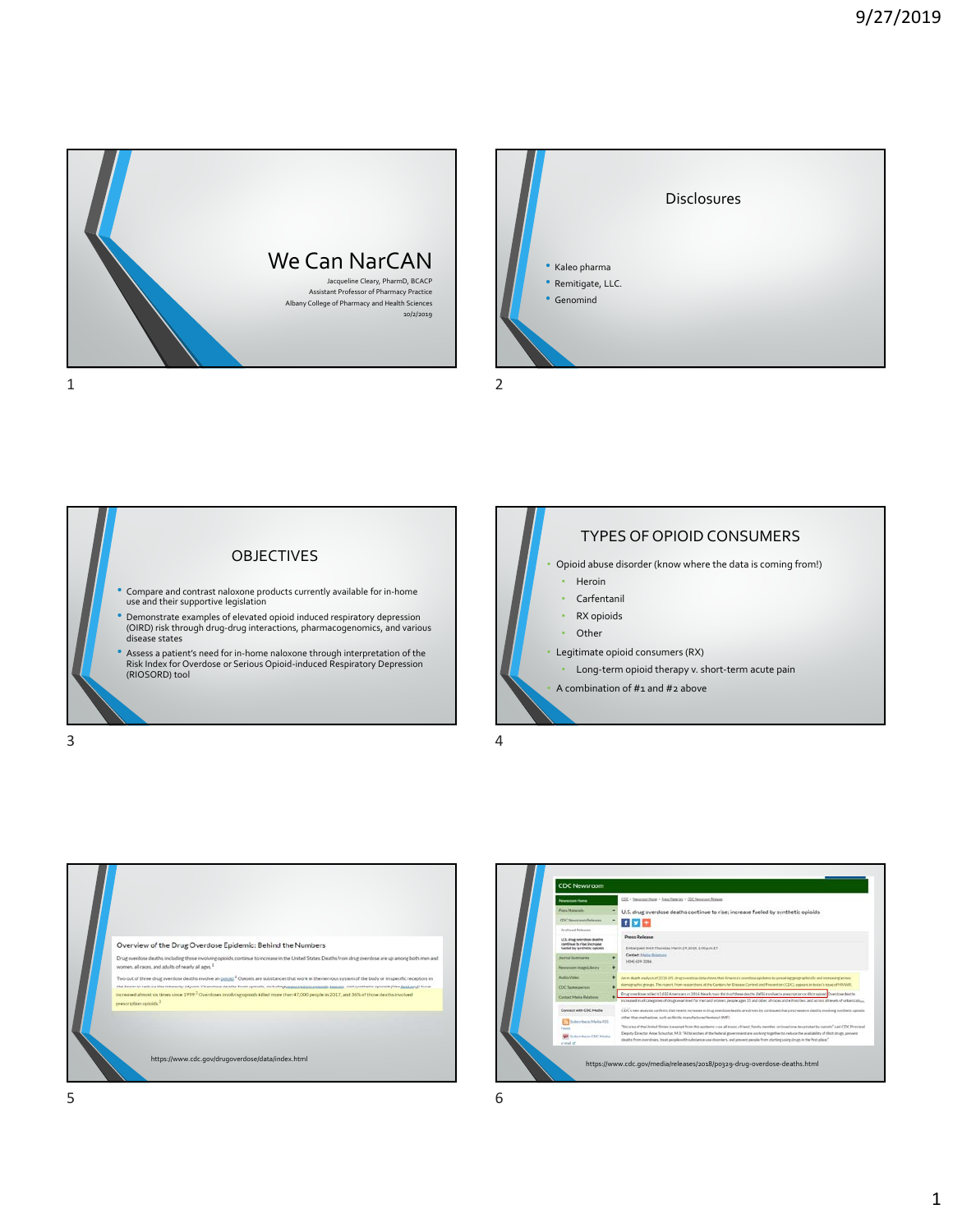|  |                                                                                     | % CHANGE IN OPIOID PERSCRIBING PER COUNTY, U.S.           |              |            |              |  |  |  |  |
|--|-------------------------------------------------------------------------------------|-----------------------------------------------------------|--------------|------------|--------------|--|--|--|--|
|  |                                                                                     | 2010-2015                                                 |              |            |              |  |  |  |  |
|  | 2016 data available at:<br>tps://www.cdc.gov/mmwr/volumes/67/wr/pdfs/mm6712a1-H.pdf |                                                           |              |            |              |  |  |  |  |
|  |                                                                                     | Opioid prescribing measures                               | Decrease (%) | Stable (%) | Increase (%) |  |  |  |  |
|  |                                                                                     | MEDD per capita                                           | 49.6         | 27.8       | 22.6         |  |  |  |  |
|  |                                                                                     | Overall prescribing rate                                  | 46.5         | 33.8       | 19.6         |  |  |  |  |
|  |                                                                                     | High-dose prescribing rate                                | 86.5         | 6.7        | 6.9          |  |  |  |  |
|  |                                                                                     | Average daily MME per prescription                        | 72.1         | 25.7       | 2.2          |  |  |  |  |
|  |                                                                                     | Guy GP, et al. MMWR Morb Mortal Wkly Rep. 2017;66:697-704 |              |            |              |  |  |  |  |











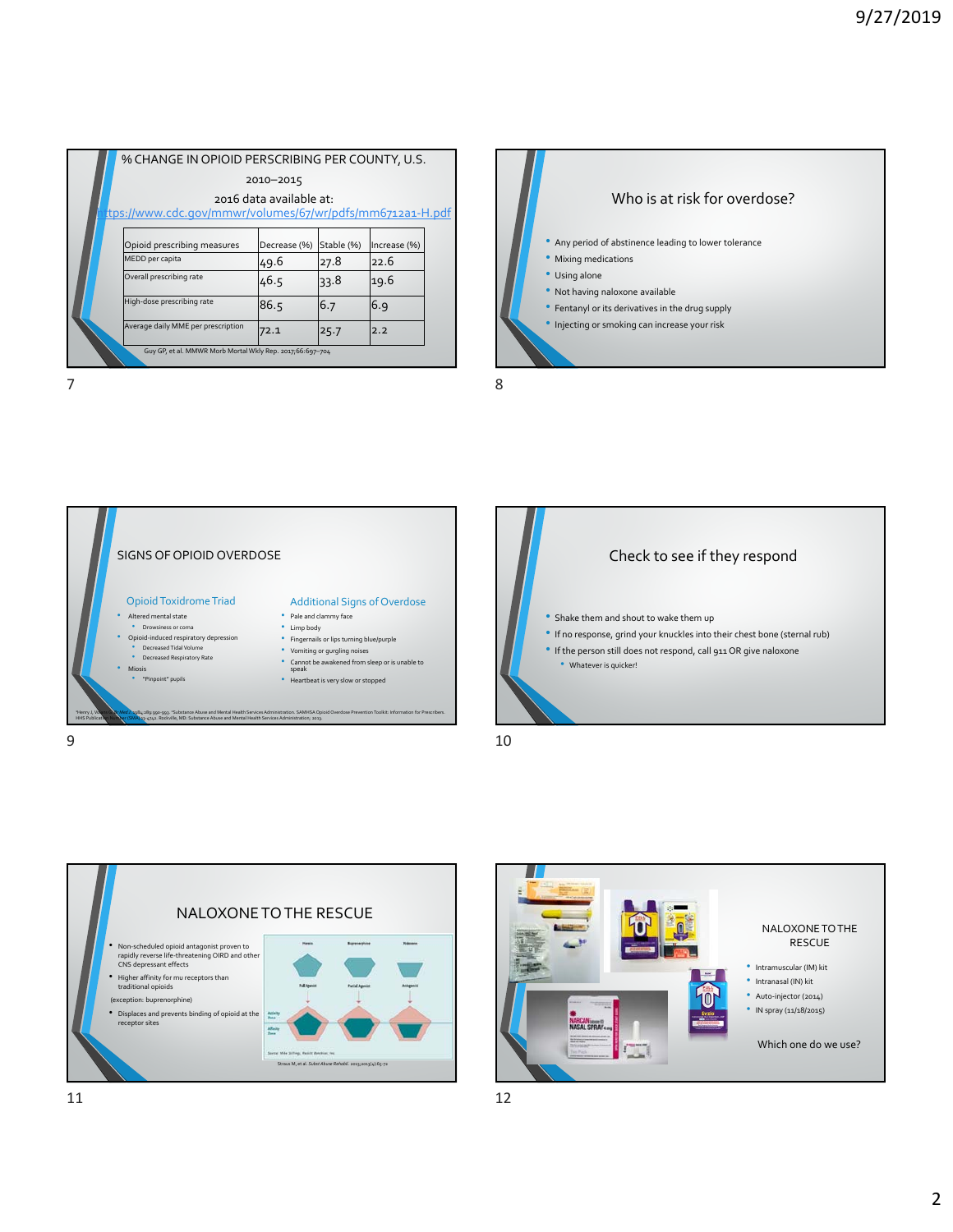



 $13$  and  $14$ 









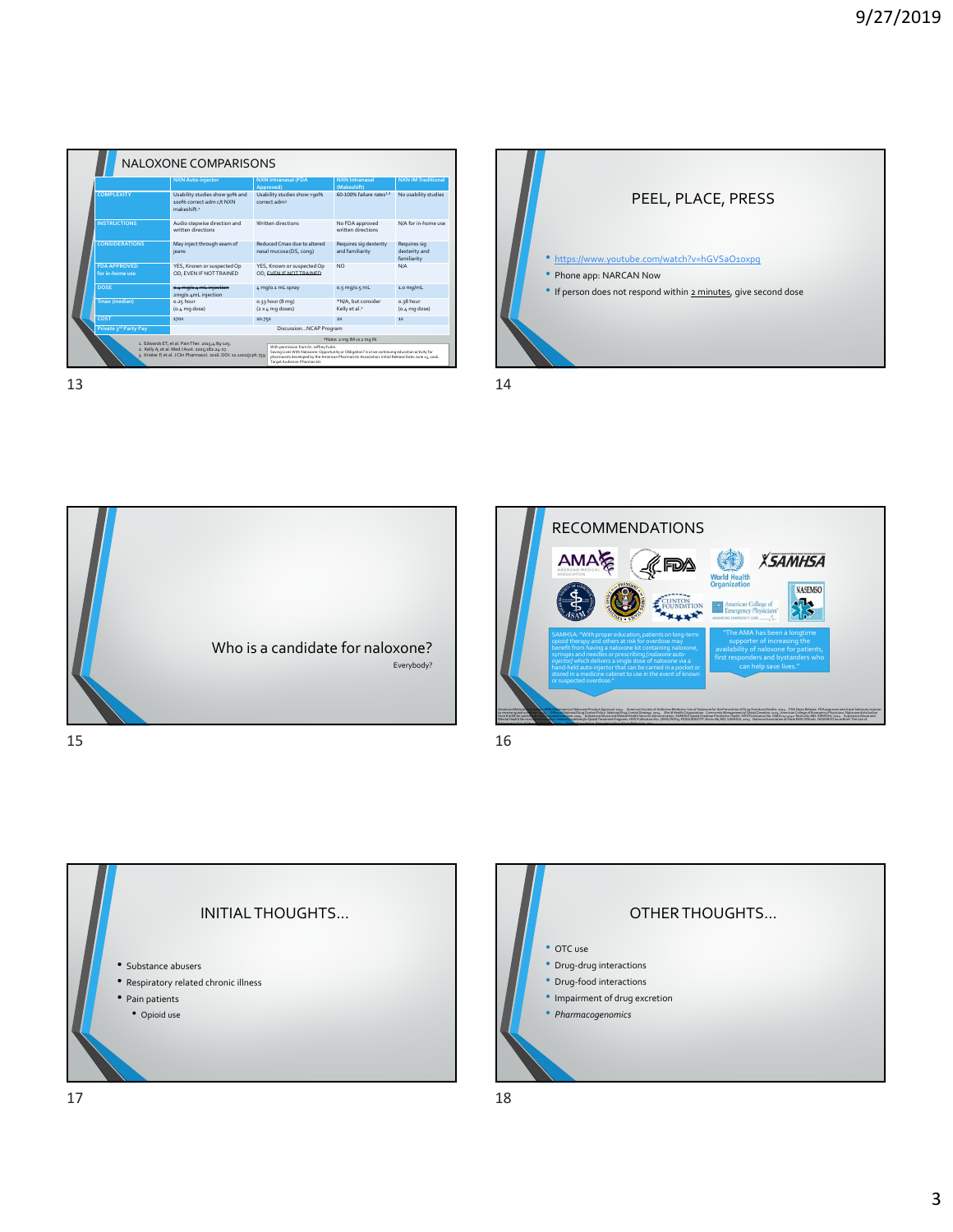

|  | <b>OPIOID</b> | <b>METABOLISM</b>                                                         | <b>METABOITES</b>                                                                                                                            |
|--|---------------|---------------------------------------------------------------------------|----------------------------------------------------------------------------------------------------------------------------------------------|
|  | Fentanyl      | 3A4 (N-dealkylation)                                                      | Norfentanyl, hydroxyfentanyl                                                                                                                 |
|  | Morphine      | Phase II glucuronidation                                                  | Morphine-3-glucuronide; morphine-6-glucuronide;<br>hydromorphone (<5%)                                                                       |
|  | Hydromorphone | Phase II glucuronidation                                                  | hydromorphone-3-glucuronide; hydromorphone-6-<br>alucuronide                                                                                 |
|  | Hydrocodone   | 2D6 (O-demethylation); 3A4 (N-<br>demethylation); 6-keto reduction        | Hydromorphone (active, -5.4 times more potent);<br>norhydrocodone (active, -70 times less potent); 6-<br>alpha and 6-beta hydroxymetabolites |
|  | Codeine       | 2D6 (O-demethylation); phase II<br>qlucuronidation; 3A4 (N-demethylation) | Morphine (active); codeine-6-glucuronide;<br>norcodeine (inactive)                                                                           |
|  | Oxycodone     | 2D6 (O-demethylation); 3A4 (N-demethylation)                              | Oxymorphone (active, 2 time more potent);<br>noroxycodone)                                                                                   |
|  | Oxymorphone   | Phase II glucuronidation                                                  | oxymorphone-3-glucuronide                                                                                                                    |
|  | Methadone     | 3A4, 2B6, 2C19 (n-demethylation)                                          | 2-ethylidene-1, 5-dimethyl-3, 3-diphenylpyrrolidene<br>(EDDP)                                                                                |
|  | Tapentadol    | Phase II glucuronidation; 2C9/2C19<br>(methylation)                       | O-glucuronide; n-desmethyl-tapentadol                                                                                                        |



21 22







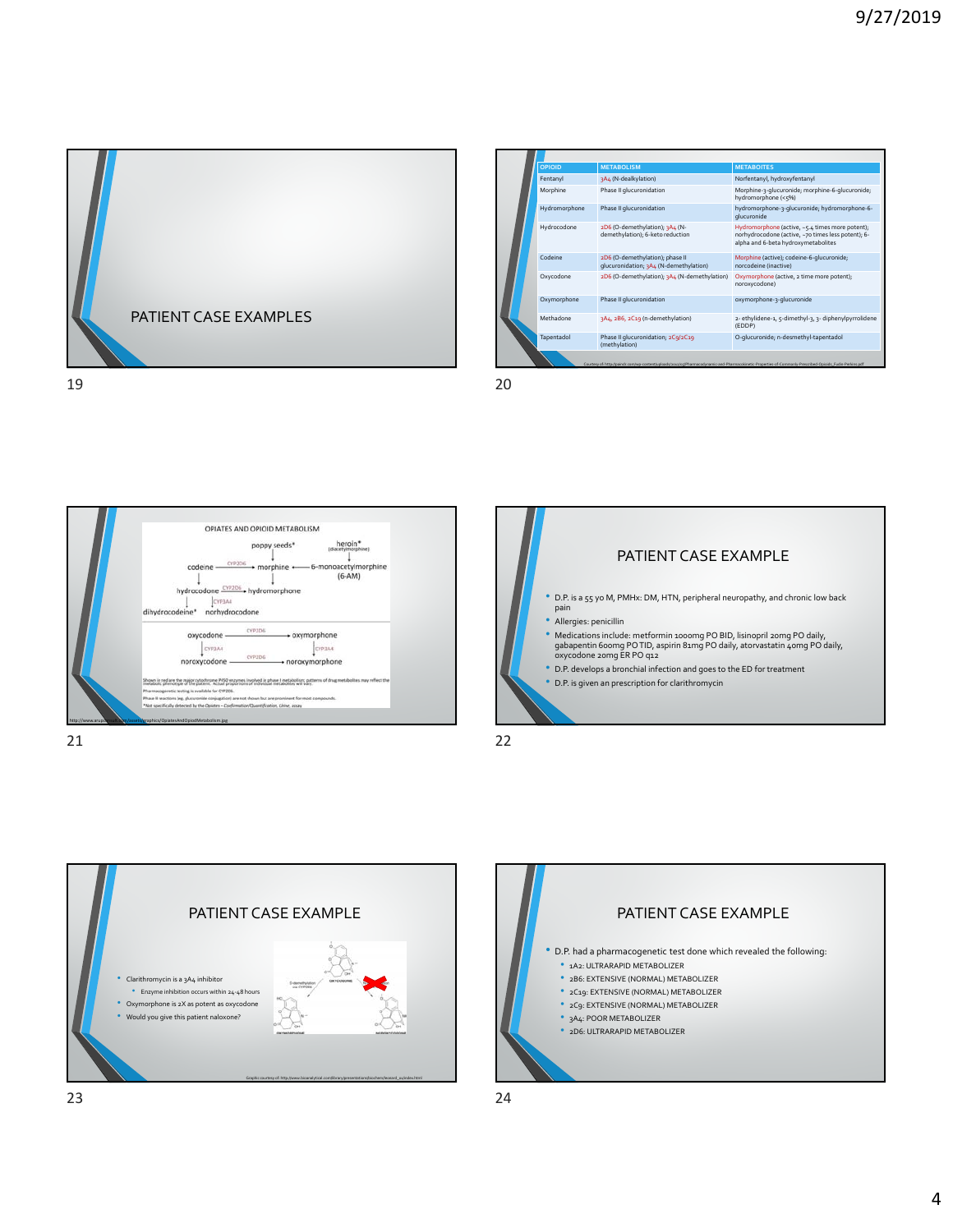







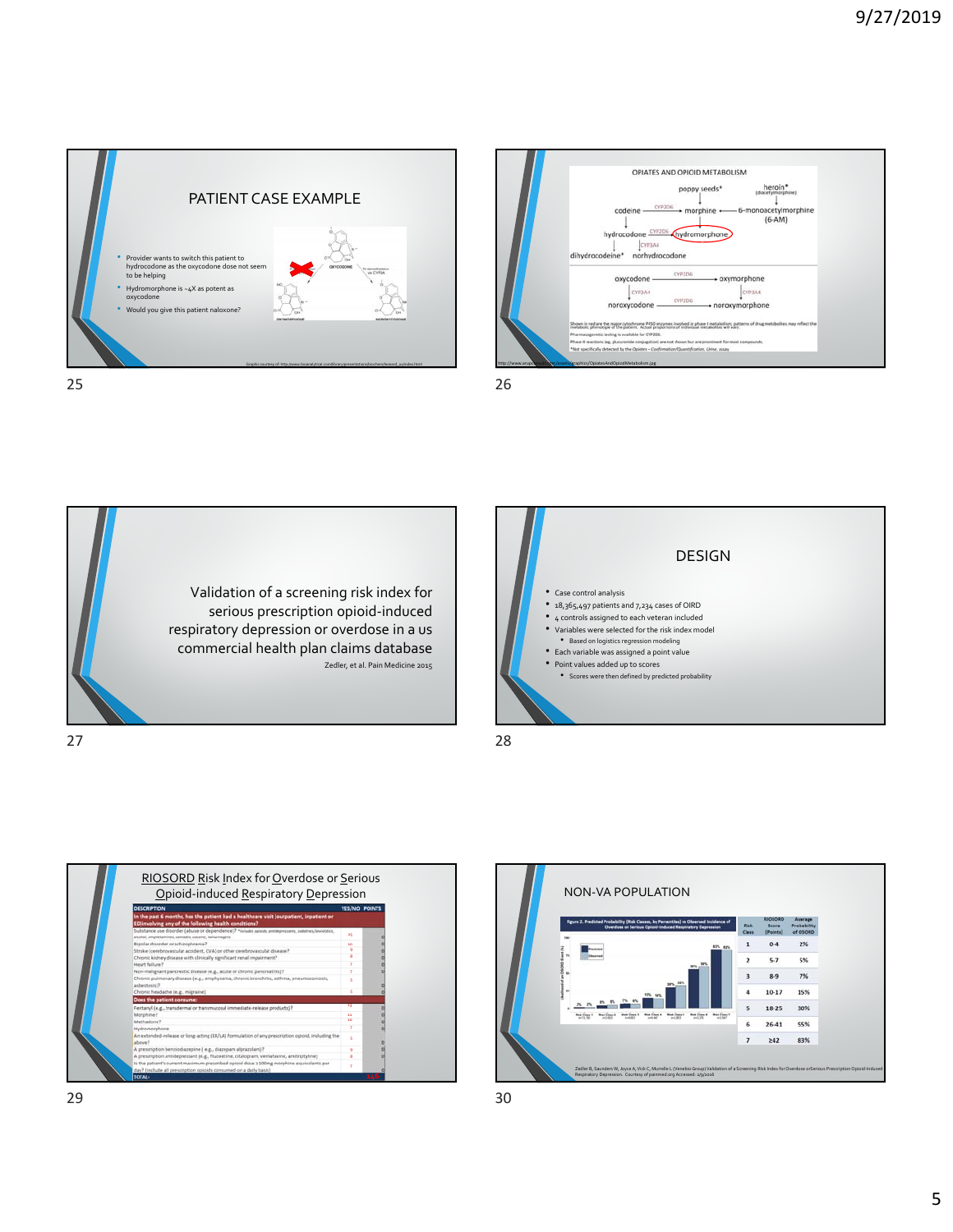







33 34



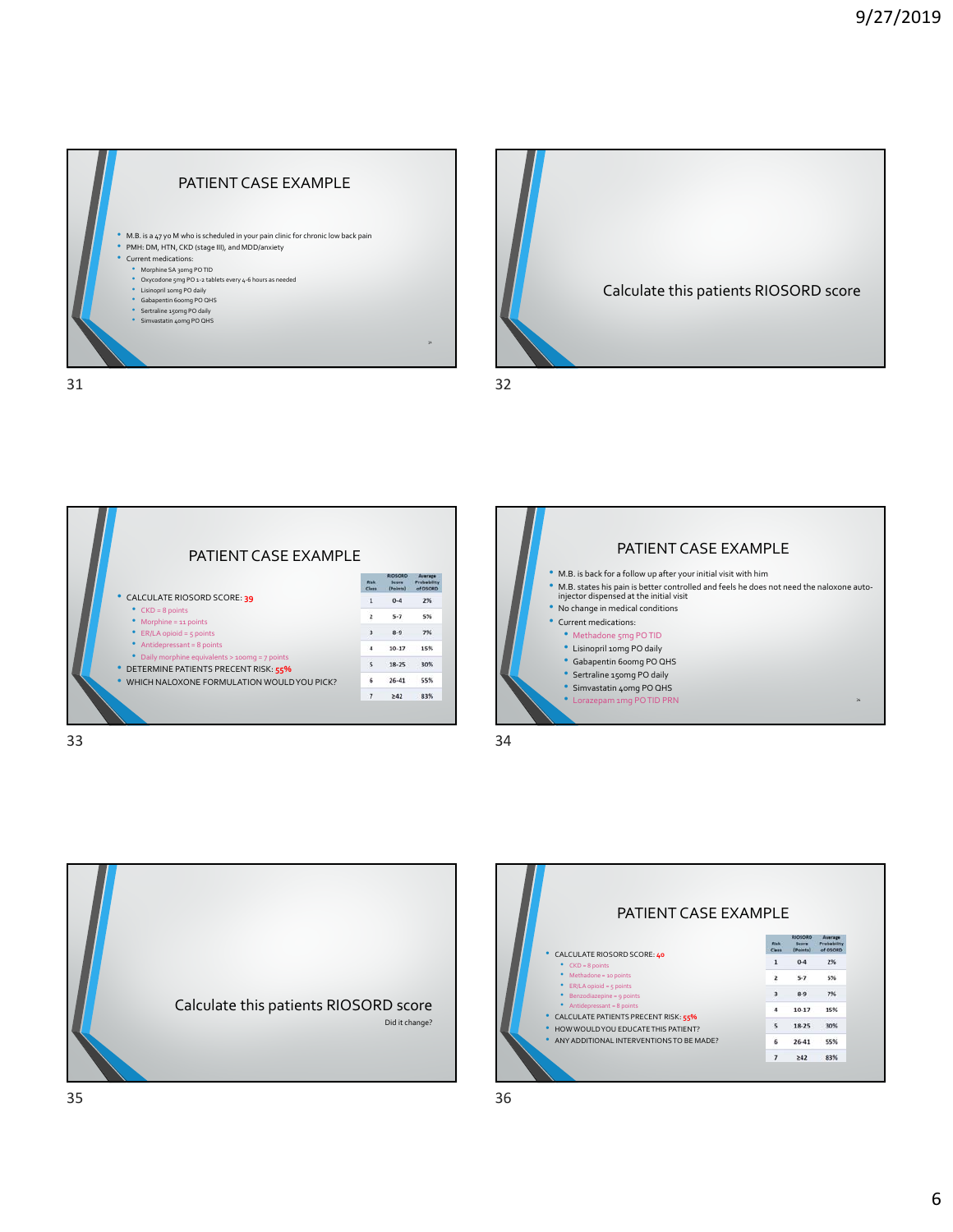